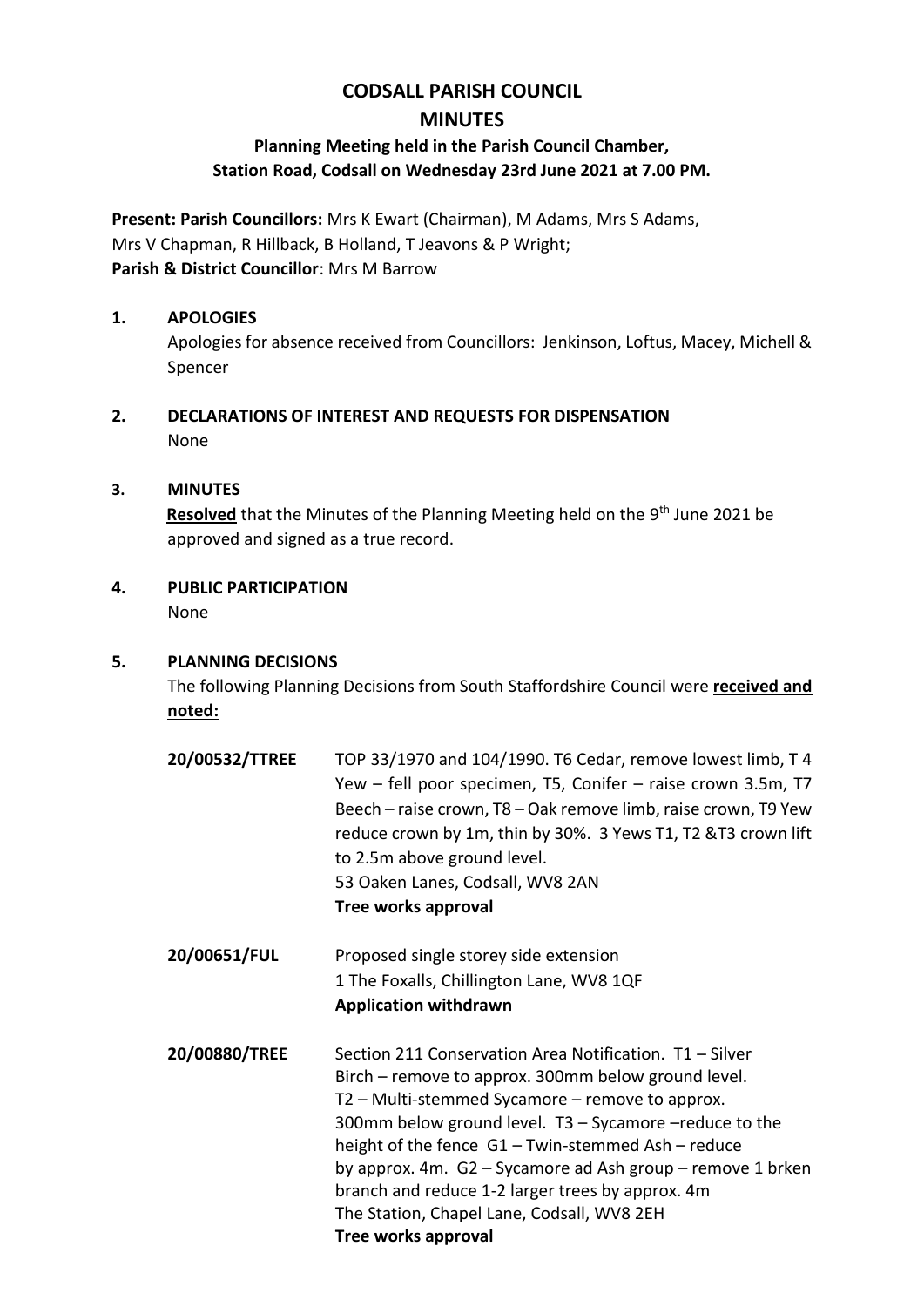| 20/00998/TREE | Section 211 Conservation Area Notification. Conifers<br>(G1) – remove to allow landscaping of garden to plant<br>new hedge, Conifers and Yew (G2) - remove to allow<br>landscaping and crown lift yew to 2m, Yew, spruce, Holly<br>(G3) – remove to allow landscaping of garden, two<br>Beech (G4) - reduce to old cuts, Pine, Holly (G5) -<br>remove to allow landscaping, Yew $(T1)$ – no works and<br>Yew (T2) - remove epocormic growth up to 3m<br>30 Church Road, Codsall, WV8 1EH<br>Tree works approval |
|---------------|-----------------------------------------------------------------------------------------------------------------------------------------------------------------------------------------------------------------------------------------------------------------------------------------------------------------------------------------------------------------------------------------------------------------------------------------------------------------------------------------------------------------|
| 21/00282/TREE | Section 211 Conservation Area Notification. Remove 2 Leylandii<br>and prune 1 Beech and 2 Yew<br>The Mill House, Mill Lane, Codsall, WV8 1EG<br>Tree works approval                                                                                                                                                                                                                                                                                                                                             |
| 21/00383/FUL  | Rear single storey extension<br>33 Broadway, Codsall, WV8 2EL<br><b>Approval subject to conditions</b>                                                                                                                                                                                                                                                                                                                                                                                                          |
| 21/00415/COU  | Change of use of part of two existing buildings (part<br>retrospective)<br>New Pastures, Hushpins Lane, Codsall Wood, WV8 1RN<br><b>Application withdrawn</b>                                                                                                                                                                                                                                                                                                                                                   |

### **6. PLANNING APPLICATIONS**

**Resolved** that the following recommendations be made to South Staffordshire Council:

| 21/00413/TTREE | TPO 33/1970. Oak, reduce crown on property side of tree by 3<br>metres<br>47 Suckling Green Lane, Codsall, WV8 2BT<br>Councillors would like to defer the recommendation on this<br>application to South Staffordshire Council's Arboricultural<br><b>Officer</b> |
|----------------|-------------------------------------------------------------------------------------------------------------------------------------------------------------------------------------------------------------------------------------------------------------------|
| 21/00546/FUL   | Ground floor side and rear extension<br>Manderley, Whitehouse Lane, Codsall Wood, WV8 1QS<br><b>Approval</b>                                                                                                                                                      |
| 21/00567/FUL   | Demolition of store and construction of new goods inwards<br>store. Extension of main garden centre to create additional<br>retail space                                                                                                                          |

Codsall & Wergs Garden Centre, Codsall, WV8 2HJ **Approval**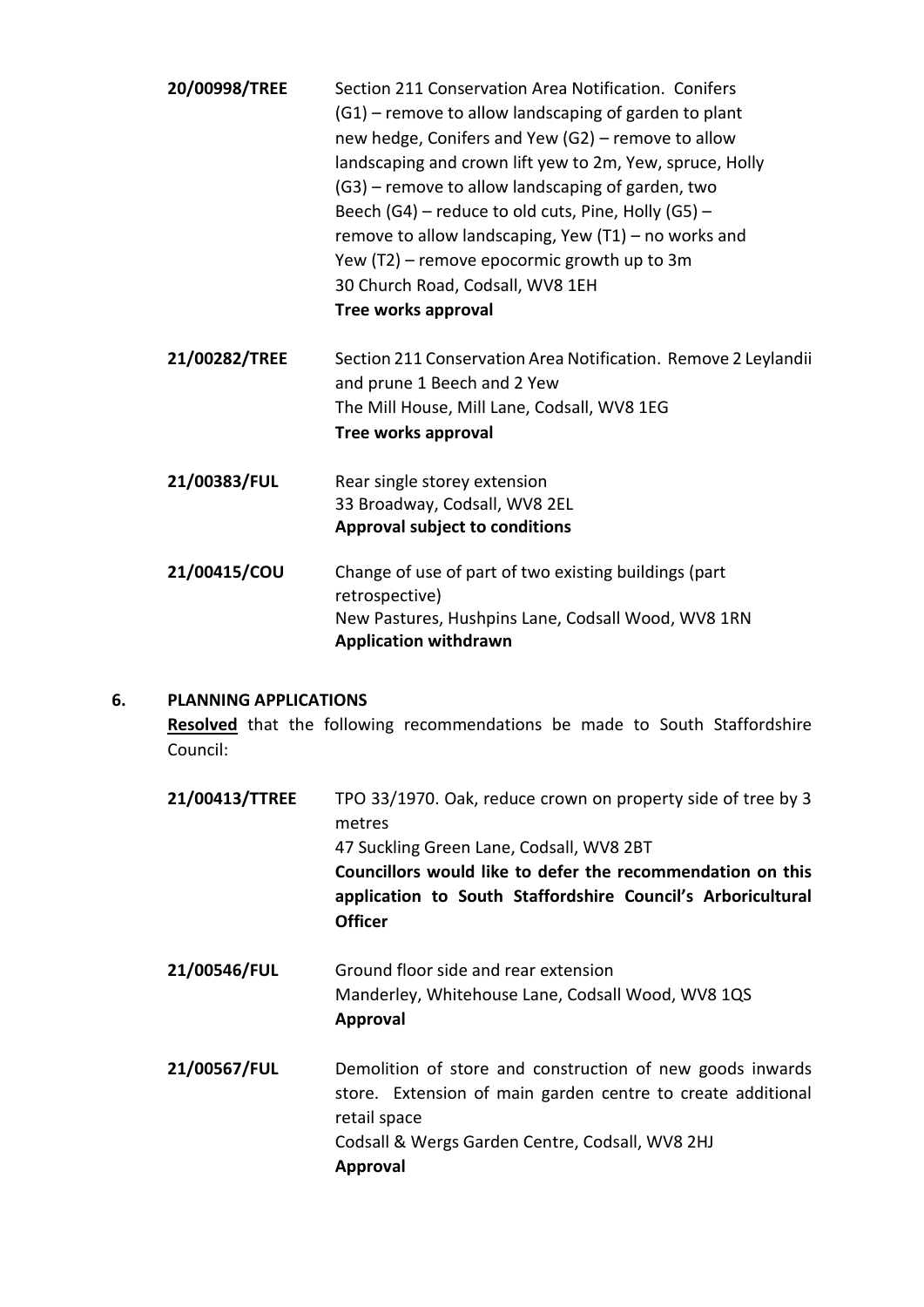| 21/00568/FUL | Construction of a single oak framed orangery<br>March Cottage, Oaken Lane, Codsall, WV8 2BD<br><b>Approval</b>                                                                                                                                       |
|--------------|------------------------------------------------------------------------------------------------------------------------------------------------------------------------------------------------------------------------------------------------------|
| 21/00570/FUL | Proposed double storey side and single storey front and rear<br>extensions<br>31 Queens Gardens, Codsall, WV8 2EP<br><b>Approval</b>                                                                                                                 |
| 21/00571/FUL | Proposed first floor rear extension<br>18 Chapel Lane, Codsall, WV8 2EJ<br><b>Approval</b>                                                                                                                                                           |
| 21/00575/FUL | Proposed two storey front and single/two storey side and rear<br>extension<br>Kingswood House, Strawmore Lane, Oaken, WV8 2HY<br><b>Approval</b>                                                                                                     |
| 21/00591/FUL | Proposed single storey side extension plus alterations to<br>existing garage and new porch<br>56 Sandy Lane, Codsall, WV8 1EN<br><b>Approval</b>                                                                                                     |
| 21/00598/LUP | Single storey rear extension<br>2 Bushell Close, Codsall, WV8 1HJ<br><b>Approval</b>                                                                                                                                                                 |
| 21/00601/VAR | Vary the approved house types for plots 1-4 and amend the<br>location of the garages for plots 5 and 6. Application ref:<br>20/00790/VAR<br>The Bungalow, Popes Lane, Tettenhall, WV6 8TX<br><b>Approval</b>                                         |
| 21/00602/FUL | Erection of 1 no. 3 bed dormer bungalow, associated site works,<br>clearance and removal of trees<br>Wergs Farm House, Popes Lane, Tettenahll, WV6 8TX<br>Approval subject to the non removal of trees                                               |
| 21/00609/FUL | Proposed rear extension<br>30 Broadway, Codsall, WV8 2EL<br><b>Approval</b>                                                                                                                                                                          |
| 21/00626/FUL | Removal of rear conservatory and fire damaged roof and<br>replacement of new roof to form a dormer bungalow and<br>conversion of garage to form a kitchen and replacement of front<br>porch<br>189 Birches Road, Codsall, WV8 2JW<br><b>Approval</b> |